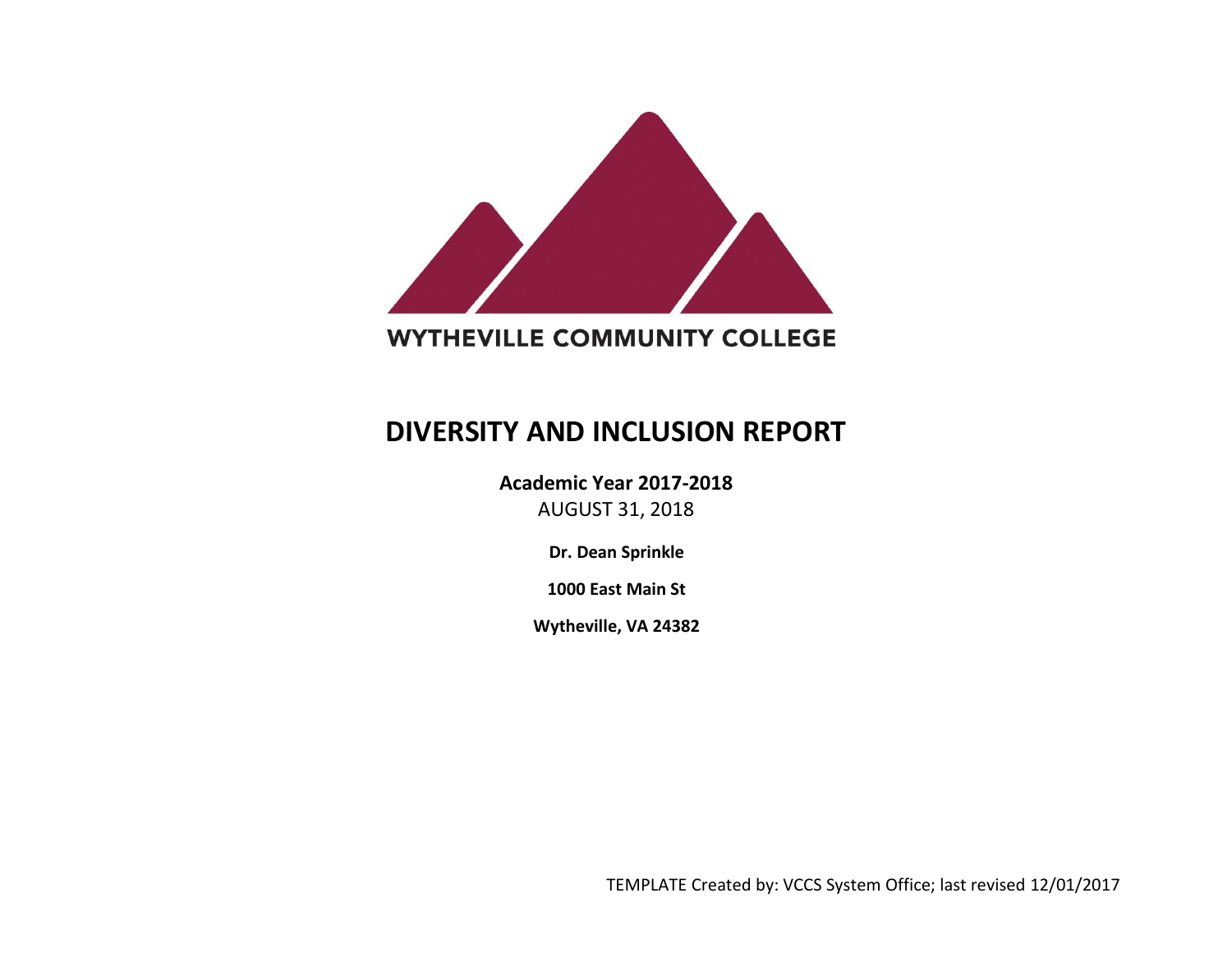### **Executive Summary**

Wytheville Community College (WCC) through attrition and retirement has lost several diverse employees over the past Academic Year. An effort is being made in the Recruitment process to make the recruitment advertisement more welcoming by including a statement that the college values diverse employees as well as veterans and handicapped individuals. Social Media is also being used to get open positions out to a larger group where more diverse candidates can be made aware of open positions.

WCC held many events over the past Academic Year to promote diversity and inclusion including a campus read, by those who chose to do so, of a book with a diversity theme. This effort was led by one of the members of the Diversity and Inclusion Committee. This resulted in participants providing feedback around differences and offering suggestions on being a more welcoming facility to students and employees. Another initiative suggested by the Diversity and Inclusion Committee was to have staff and faculty be trained on Safe Zone or Safe Space on campus. This would allow students the ability to find a Safe Space on campus in more than one area. The plan was to allow the Diversity and Inclusion Committee to be trained on Safe Space initially with a planned roll-out eventually to the campus community. So far eight members of the Diversity and Inclusion Committee have attended training.

While building a more diverse employee base will be an ongoing goal for WCC, each year new ideas are tried and implemented resulting in a greater awareness to the community and the college campus of diversity and inclusion of all. One new objective is to have the Director of Human Resources and Payroll Services to sit on each interview panel to make sure that the interview process is working as expected and to recommend changes if needed to the interview process. Another objective is to reach out to a wider group of employees across the campus and the off-site locations to obtain a diverse interview panel. This is challenging during the Summer Academic session as full-time teaching faculty are usually off-campus. WCC still continues to have a member of the Diversity and Inclusion Committee sit on each interview screening panel.

A diverse speaker or topic is included annually in In-Service so that the entire campus will have the opportunity to be included in discussion around diversity and inclusion. This has allowed the college to offer diversity topics from a variety of different speakers that included diverse speakers and those who have direct experience with diversity and inclusion issues.

Feedback obtained from the Great Colleges to Work for Survey resulted in an ad hoc committee being appointed by Dr. Sprinkle to come up with suggestions on areas that warranted attention. One particular area was in communication. The ad hoc made several suggestions including having a monthly newsletter sent out to keep employees updated on important events around the college. WCC is committed to making the college an exceptional place to work as well as meeting the needs of community partners.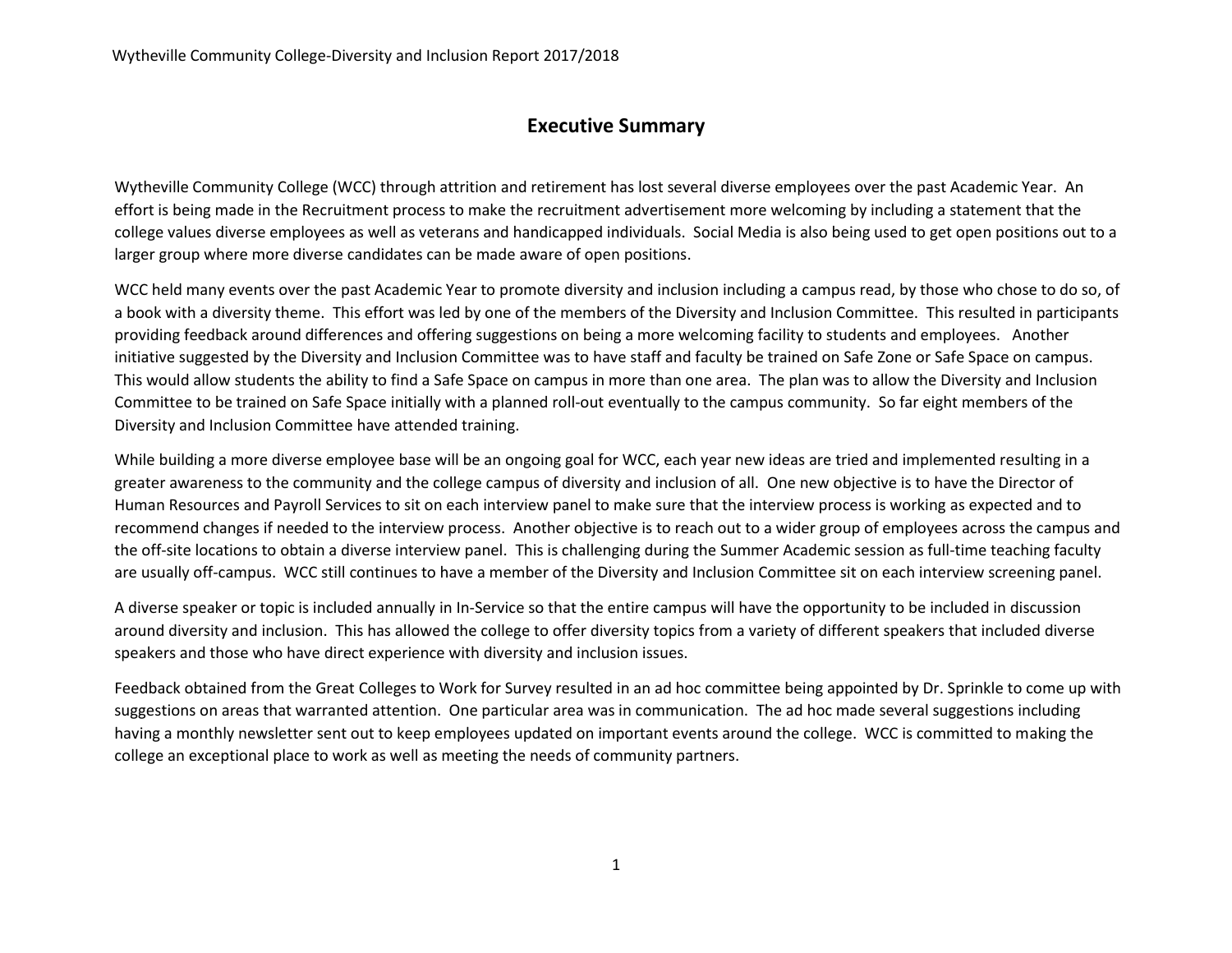# **I. Institutional Goals Academic Year 2017/2018**

**1. Expand knowledge base and promote awareness of ongoing diversity initiatives through formal and informal activities. Activities or initiatives undertaken during the academic year to support this goal**

- **Black History Month Kick-off with refreshments and a Social Media 10-day campaign featuring posters from series** *Black History that Changed the Nation***. Participants were asked to share the poster on social media.**
- **The movie** *Hidden Figures* **was shown in March to celebrate Black History Month in February and Women's History Month in March.**
- **A book group of 30 faculty and staff was formed and led by an English faculty member of the Diversity and Inclusion Committee to promote Diversity and Inclusion by reading and discussing the book** *We Gon' Be Alright-Notes on Race and Re-segregation* **by Jeff Chang.**
- **Diversity Speaker Dr. Wornie Reed, Director of the Virginia Tech Race and Social Policy Research Center.**
- **2. Continue outreach to under-served and minority populations.**

**Activities or initiatives undertaken during the academic year to support this goal**

- **The TRiO programs work directly with underserved students which includes some minority students. This has allowed marketing for the college to these groups and emphasis on attending WCC for future education plans.**
- **Invited High Schools and Middle Schools to come to the college for a tour and provided information on attending college to build relationships early to promote the campus and college.**

**3. Continue to provide diversity training for employees (both live and on-line).**

**Activities or initiatives undertaken during the academic year to support this goal**

- **Participated in Diversity Webinars throughout the Academic Year and sent invitations to campus community to participate.**
- **Employees were required to complete online diversity course in Fall 2017'**
- **Eleven employees participated in a diversity workshop in January 2018 as professional development.**
- **Diversity speaker Dr. Wornie Reed, Director of Virginia Tech Race and Social Policy Research Center, did two sessions with employees during May 2018 In-Service.**
- **Eight employees participated in Safe Space Training in June 2018.**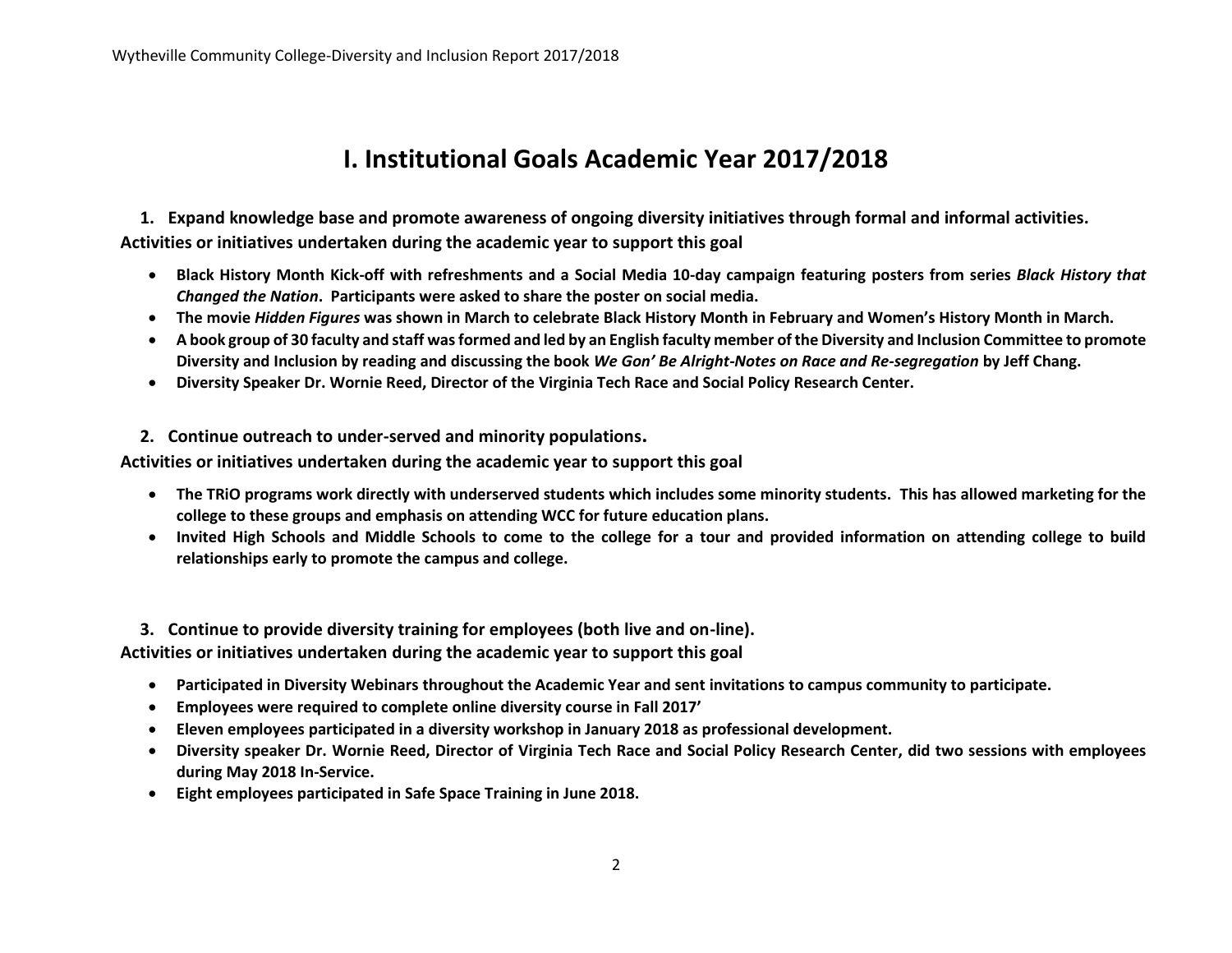#### **4. Enhance diversity in hiring.**

**Activities or initiatives undertaken during the academic year to support this goal**

- **A statement was added to the College's recruitment language that the college welcomes diversity and welcomes applications from all diverse candidates.**
- **All screening/interview committee members were reminded to take a second look at all diverse candidates.**
- **President Sprinkle has signed the Agency Employment Opportunities Plan to promote and increase employment of individuals with disabilities. Have included a statement on all recruitments that candidates with disabilities are encouraged to apply.**
- **Director of Human Resources sitting on all interview panels.**
- **5. Add a student to the committee and encourage student participation in diversity initiatives**.

**Activities or initiatives undertaken during the academic year to support this goal**

**This goal to date has not been implemented.** 

**6. Establish the campus as a safe zone and provide training to campus personnel to support WCC as a safe space.**

**Activities or initiatives undertaken during the academic year to support this goal**

- **Had a safe space training for members of the Diversity and Inclusion Committee by Speaker Doug Brown of Old Dominion University who has been trained in Safe Space Programs.**
- **Safe Space information has been placed on the college website with easy access for students.**
- **Campus exterior signage has been updated to designate two Safe Space locations.**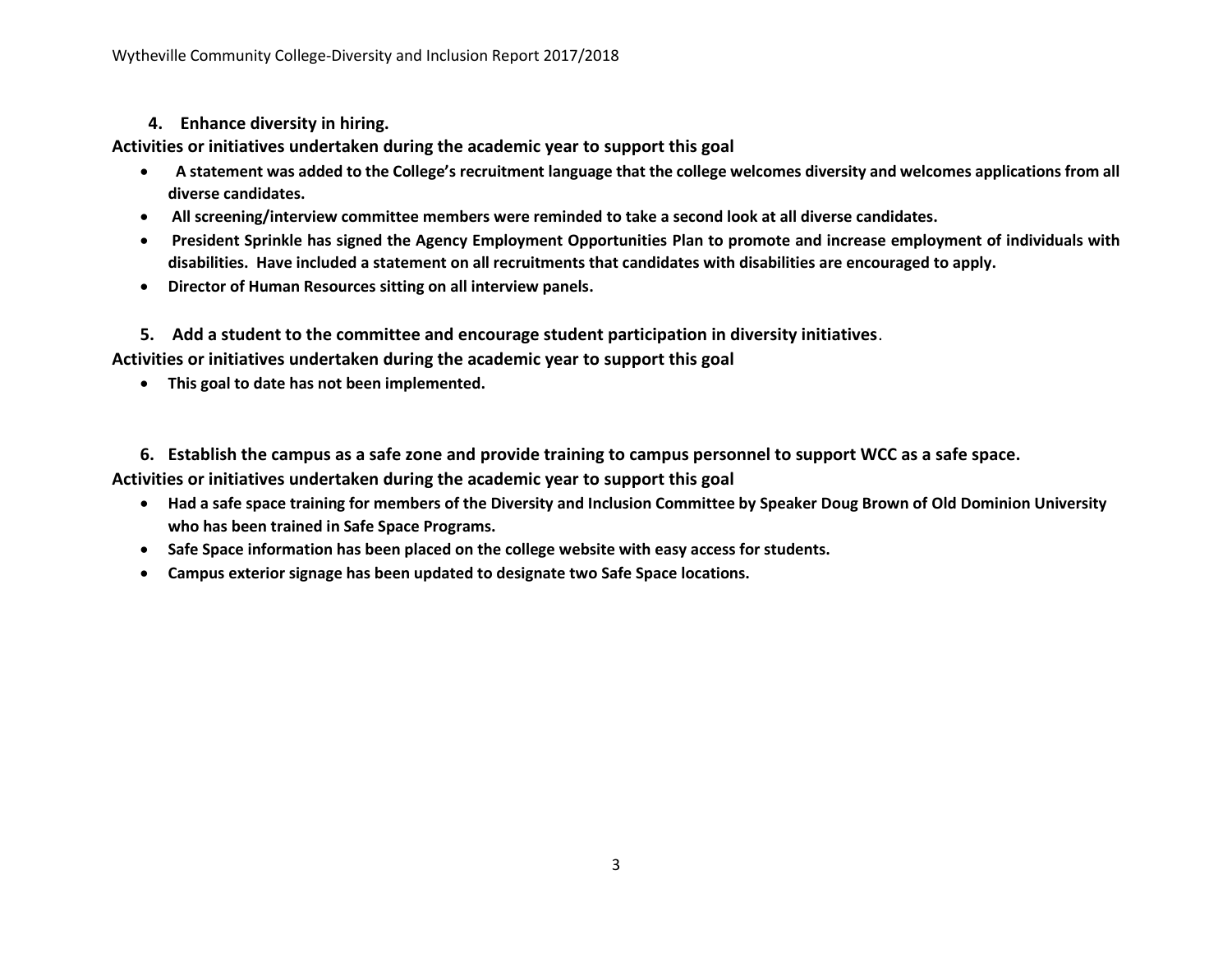# **Diversity Report**

# **II. Diversity Dashboard**

| <b>Summary of Changes</b> |                                    |                                                              |                                                      |                                               |                                              |                                              |                                          |                                                      |                |
|---------------------------|------------------------------------|--------------------------------------------------------------|------------------------------------------------------|-----------------------------------------------|----------------------------------------------|----------------------------------------------|------------------------------------------|------------------------------------------------------|----------------|
| Academic<br>Year          | <b>Minority</b><br><b>Students</b> | Non-<br><b>Minority</b><br><b>Teaching</b><br><b>Faculty</b> | <b>Minority</b><br><b>Teaching</b><br><b>Faculty</b> | Non-<br>minority<br>Adjunct<br><b>Faculty</b> | <b>Minority</b><br>Adjunct<br><b>Faculty</b> | <b>Non-Minority</b><br><b>Administrators</b> | <b>Minority</b><br><b>Administrators</b> | <b>Minority</b><br><b>Classified</b><br><b>Staff</b> | <b>Remarks</b> |
| 2014-15                   | 11%                                | 96%                                                          | 4%                                                   | 100%                                          | 0%                                           | 90%                                          | 10%                                      | 0%                                                   |                |
| 2015-16                   | 11%                                | 98%                                                          | 2%                                                   | 99%                                           | 1%                                           | 90%                                          | 10%                                      | 0%                                                   |                |
| 2016-17                   | 11%                                | 98%                                                          | 2%                                                   | 99%                                           | 1%                                           | 90%                                          | 10%                                      | 2%                                                   |                |
| 2017-18                   | 11%                                | 100%                                                         | 0%                                                   | 99%                                           | 1%                                           | 93%                                          | 7%                                       | 2%                                                   |                |

**Provide a brief analysis of your college's diversity dashboard below. In this analysis please highlight any areas in which you plan to take action based on your college's data.** 

The college has lost through retirement and attrition minority faculty and staff. Efforts to attract and retain diverse candidates are ongoing with a push toward including more employees in the interview process for inclusion and diversity. Included on each recruitment ad is a statement that reiterates WCC's commitment to hiring diverse, veteran, and handicapped employees to create diversity within the college. While not being as successful in hiring non-minority race candidates, WCC has been successful in hiring several new veteran employees to the college campus.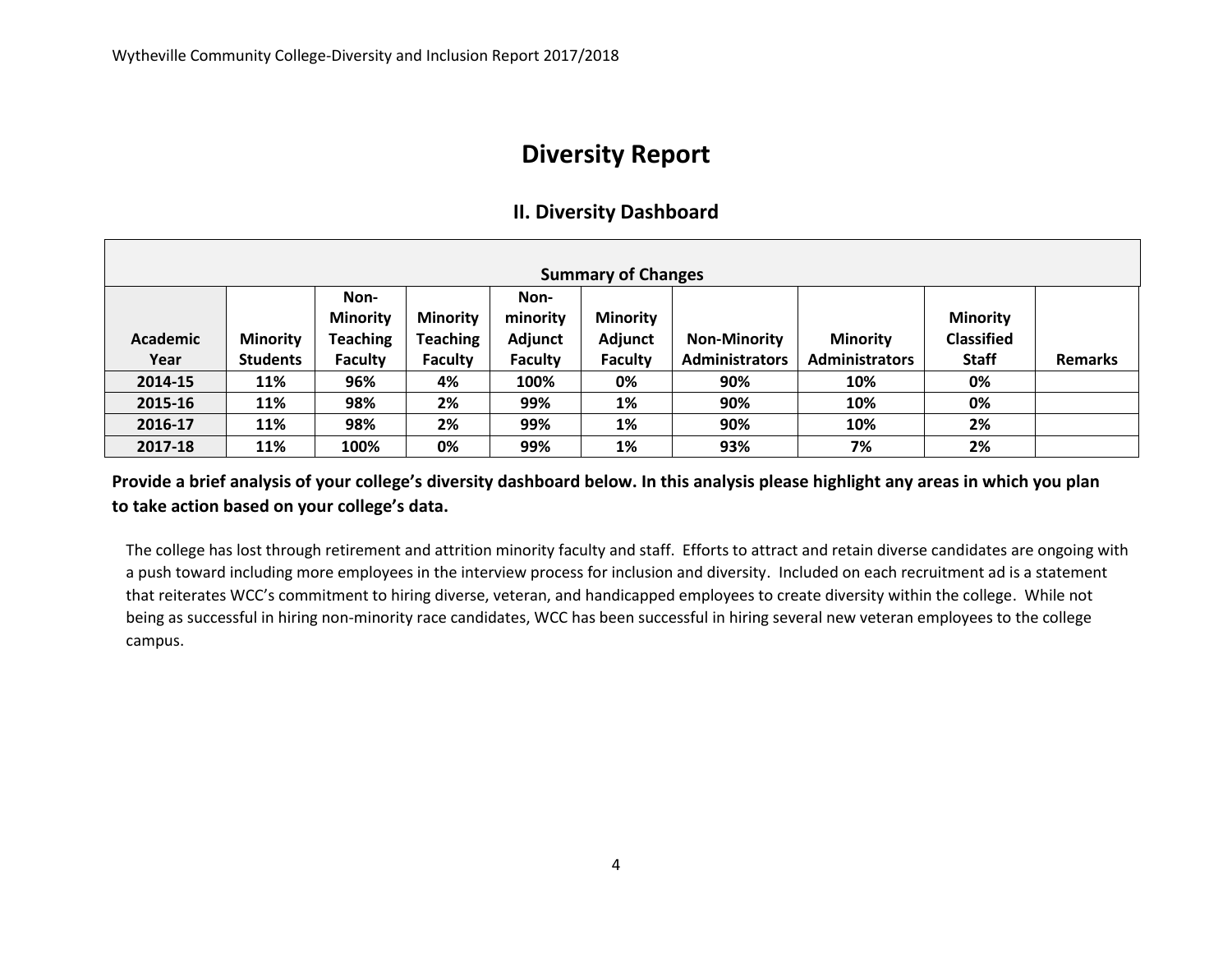# **III. Recruitment Programs and Activities**

#### **Summary:**

The college has recruited around 15 open positions this year. Seven percent (7%)of all applicants identified as minority from these open positions. Only 10% of candidates who identified as minority were interviewed for open positions due to the candidate not being qualified or withdrawing from consideration once an offer of interview was made due to the distance of Southwest Virginia.

| <b>Applicant Flow Summary Chart</b>                      |                   |                |                         |                                |  |  |  |
|----------------------------------------------------------|-------------------|----------------|-------------------------|--------------------------------|--|--|--|
| Percentage of Minority Applicants by Employment Category |                   |                |                         |                                |  |  |  |
|                                                          | <b>Classified</b> | <b>Adjunct</b> | <b>Teaching Faculty</b> | <b>Administrators/Managers</b> |  |  |  |
| $2014 - 2015$                                            | 0%                | 0%             | 0%                      | 0%                             |  |  |  |
| $2015 - 2016$                                            | 14%               | 22%            | 5%                      | 20%                            |  |  |  |
| $2016 - 2017$                                            | 8%                | 5%             | 0%                      | 33%                            |  |  |  |
| $2017 - 2018$                                            | 9%                | 3%             | 0%                      | 35%                            |  |  |  |

#### **Actions Taken and Results Achieved this Academic Year**:

WCC started including all open positions on Social Media including Facebook and Linked In. This has resulted in inquiries from candidates on responsibilities of positions through these sites allowing for a more diverse applicant pool.

Since identifying on recruitment ads that the college is a V3 Certified Agency, WCC has seen an increase of veteran applicants.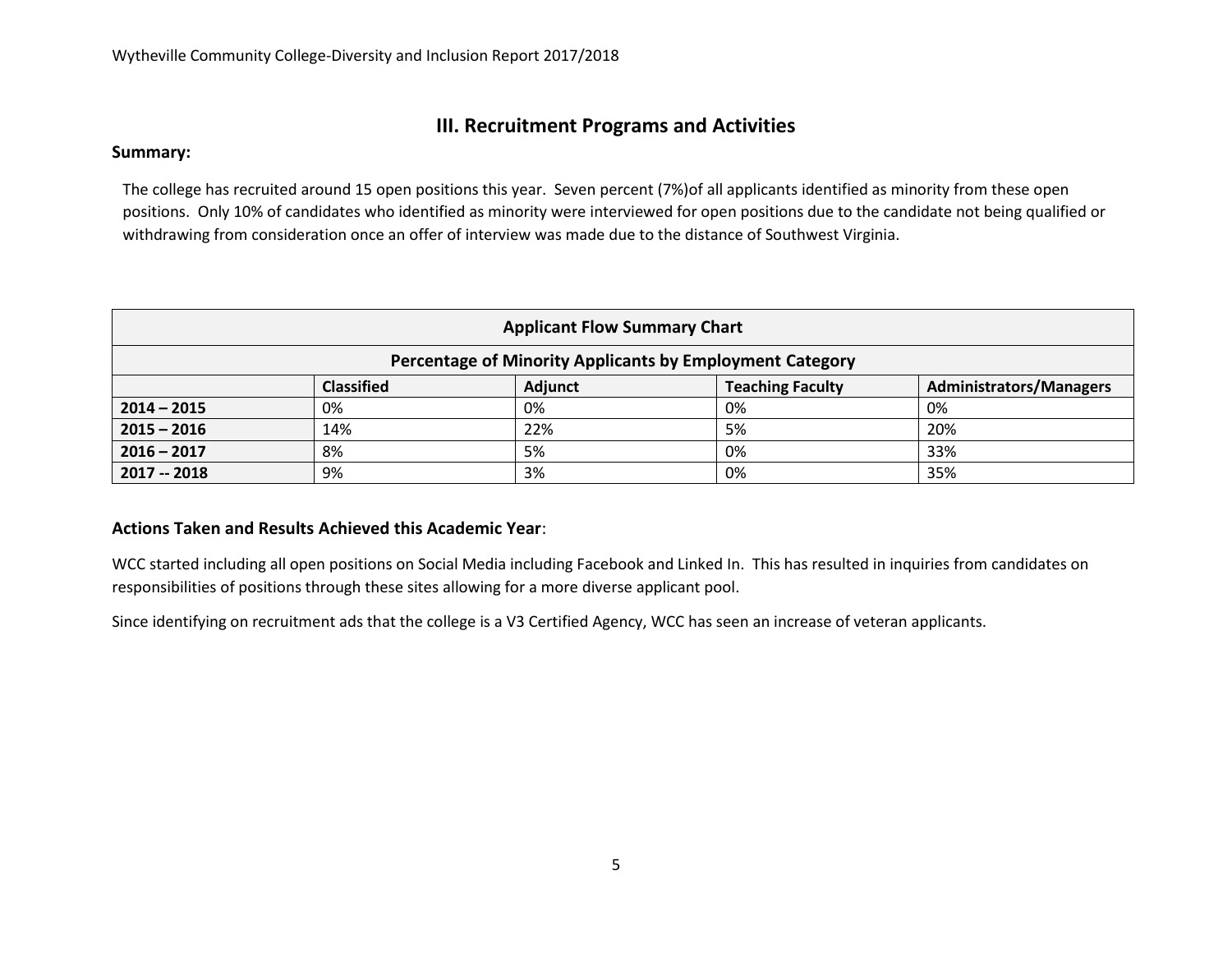# **IV. Chancellor's Teaching Fellows**

#### **Summary:**

While the Coordinator for the Chancellor's Teaching Fellows checks the site on a weekly basis, this tool has not proved to be successful for WCC to recruit applicants. Even when reaching out to candidates who did not necessarily identify WCC as an interest, the candidate is not willing to travel to Southwest Virginia for an open position especially for part-time positions.

| <b>Academic Year</b> | Total<br><b>Minority</b><br>Professional<br><b>Applicants</b> | <b>Minority</b><br>Professional<br><b>Interviews</b> | <b>Minority</b><br>Professional<br><b>Applicants</b><br><b>Hired</b> | <b>Total</b><br>Graduate<br><b>Student</b><br><b>Applicants</b> | Graduate<br><b>Student</b><br><b>Interviews</b> | Graduate<br>Student<br><b>Applicants</b><br>Hired | <b>Notes/Success Stories</b> |
|----------------------|---------------------------------------------------------------|------------------------------------------------------|----------------------------------------------------------------------|-----------------------------------------------------------------|-------------------------------------------------|---------------------------------------------------|------------------------------|
| 2014-2015            |                                                               |                                                      |                                                                      |                                                                 |                                                 |                                                   |                              |
| 2015-2016            |                                                               |                                                      |                                                                      | 0                                                               |                                                 |                                                   |                              |
| 2016-2017            |                                                               |                                                      |                                                                      | 0                                                               |                                                 |                                                   |                              |
| 2017-2018            |                                                               |                                                      |                                                                      |                                                                 |                                                 |                                                   |                              |

**Please share the top 3 actions that were taken in order to promote and utilize the teaching fellows program and share any results that were achieved this academic year**:

- 1. Checked the site each week for candidates for open positions.
- 2. Sent any candidate that has listed WCC as an interest to the Deans for consideration.
- 3. Contacted candidates who did not show interest in WCC to see if potentially interested.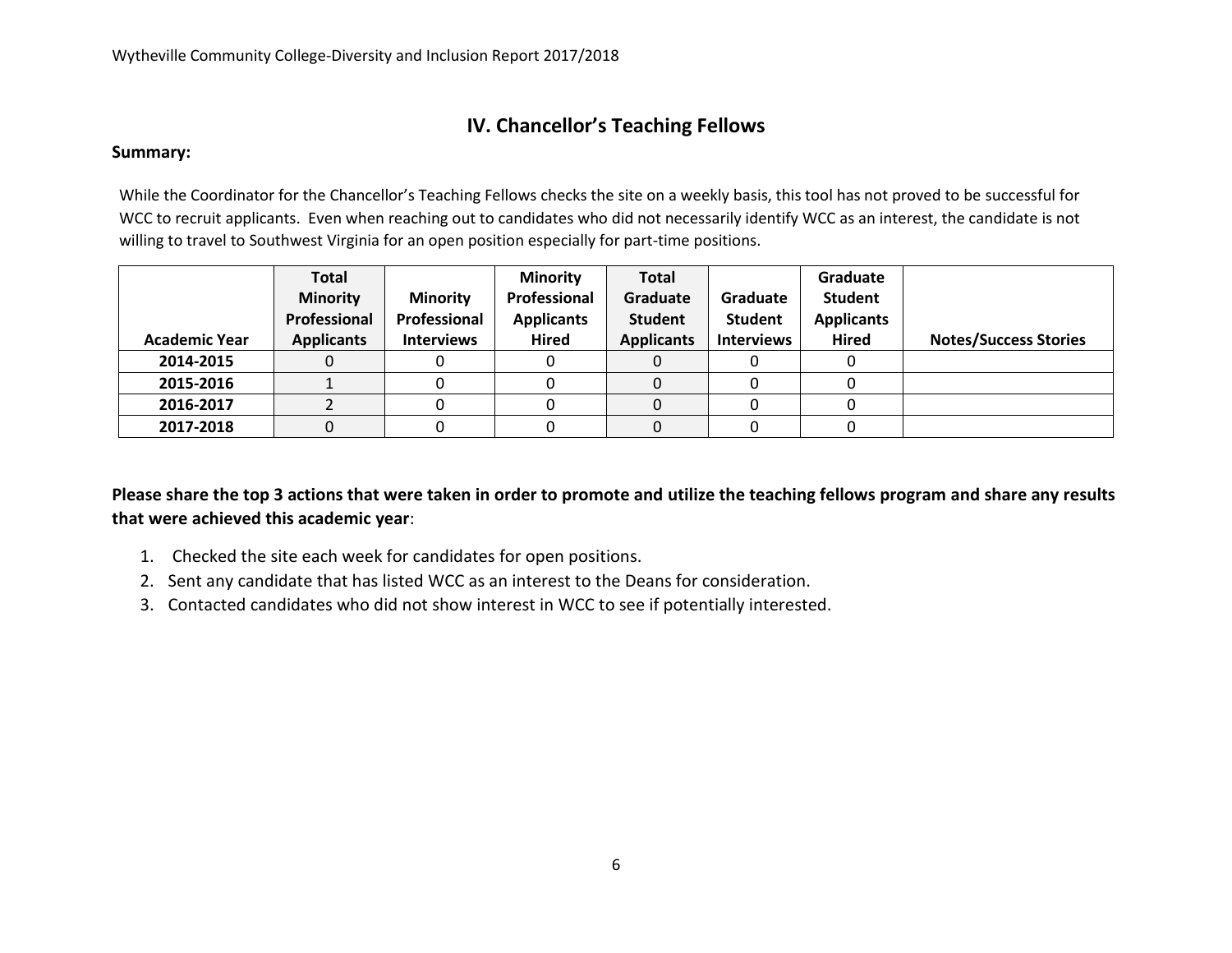# **Inclusion Report**

# **V. Great Colleges to Work Survey Highlights and Analysis**

#### **Summary:**

Wytheville Community College did participate in the survey and was able to identify several areas that warranted attention to make the college a better workplace. The President always appoints an Ad Hoc Committee to review the results and offer suggestions.

#### **Please identify three key areas that seem significant after your review of the GCWF data:**

Key area 1 Faculty and staff overall are very satisfied with the facilities and teaching environment that WCC offers. Key area 2 Wytheville Community College needs to continue working on communication and collaboration methods for employees. Key area 3 Compared to peers, employees at Wytheville Community College are satisfied with their job and support received.

#### **Further observations or analysis:**

Wytheville Community College was recognized as a Great College to Work for in 2016. The survey for this year resulted in less participation than in 2016. One area that saw more participation was the teaching faculty category. There are several areas of concern to teaching faculty that the college will address in the coming year. In comparison to the survey in 2015, the results this year are very similar. Year 2015 had a lay-off as did 2018 which could explain some of the concerns.

#### **Actions Taken and Results Achieved this Academic Year**:

Due to the survey in 2016, an ad hoc committee was appointed to look at the survey results and identify areas where suggestions and improvements could be made. This committee suggested several changes to how the college communicates. One suggestion was providing a newsletter of college events with input from each department head. This has allowed communication to flow more timely.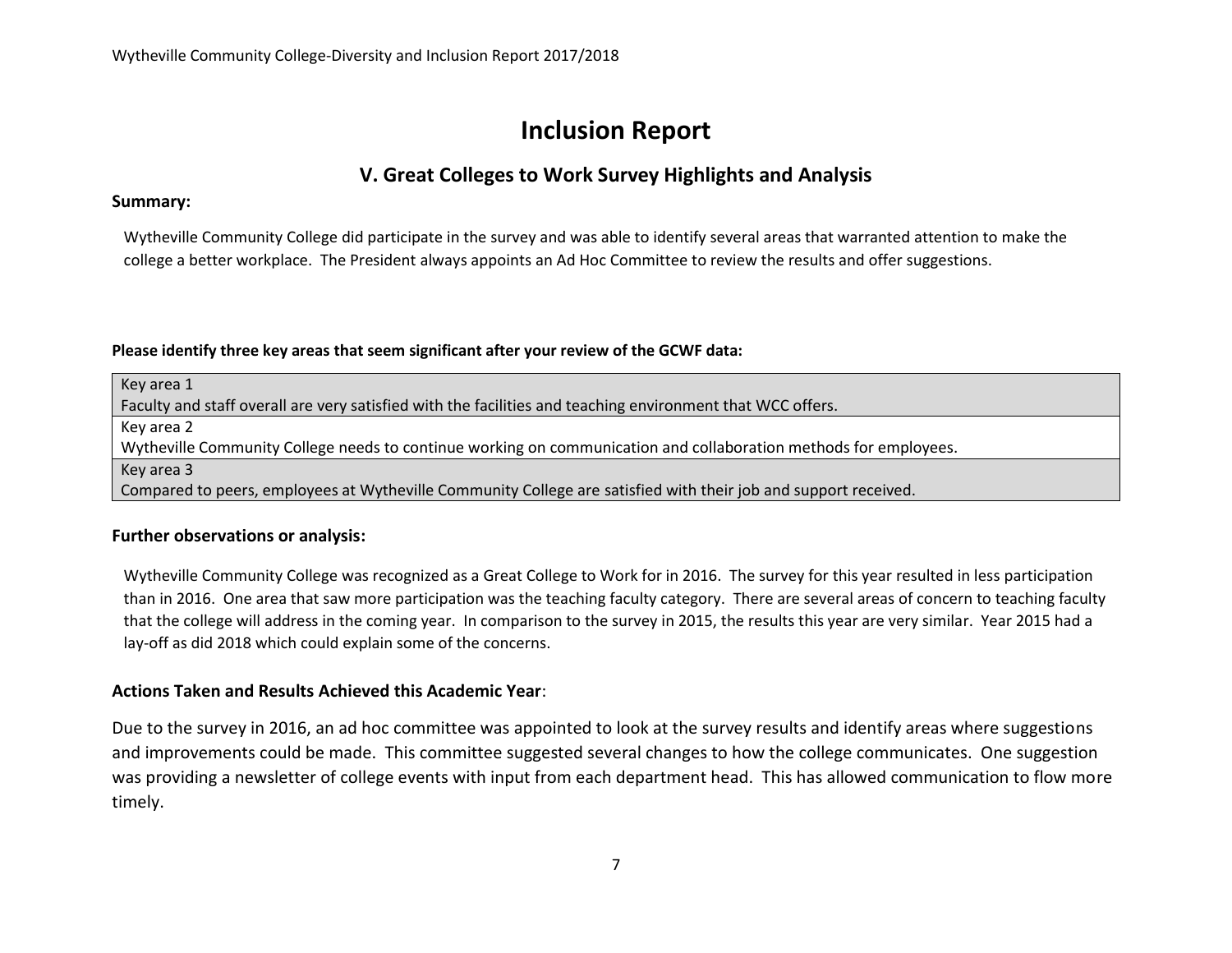### **VI. Development and Employment Activities**

**Please share the top THREE actions taken at your college in order to train, promote, and support a diverse and inclusive workforce. Please include any results from these actions:**

- **1. Included a diversity speaker or topic during In-Service. Through survey, employees have identified their likes and dislikes for each candidate which allows the Diversity and Inclusion Committee an objective to work toward.**
- **2. Included a member of the Diversity and Inclusion Committee on each screening interview committee. The member serves as the speaker for Diversity and Inclusion on screening and interview committees and looks for diversity in candidates to meet the business need of the college. This results in any bias being identified as an obstacle with support from the Diversity and Inclusion Committee.**
- **3. Provided training to the Diversity and Inclusion Committee on Safe Space. This has allowed students and employees to readily identify Safe Spaces on campus and find acceptance for diversity in these spaces.**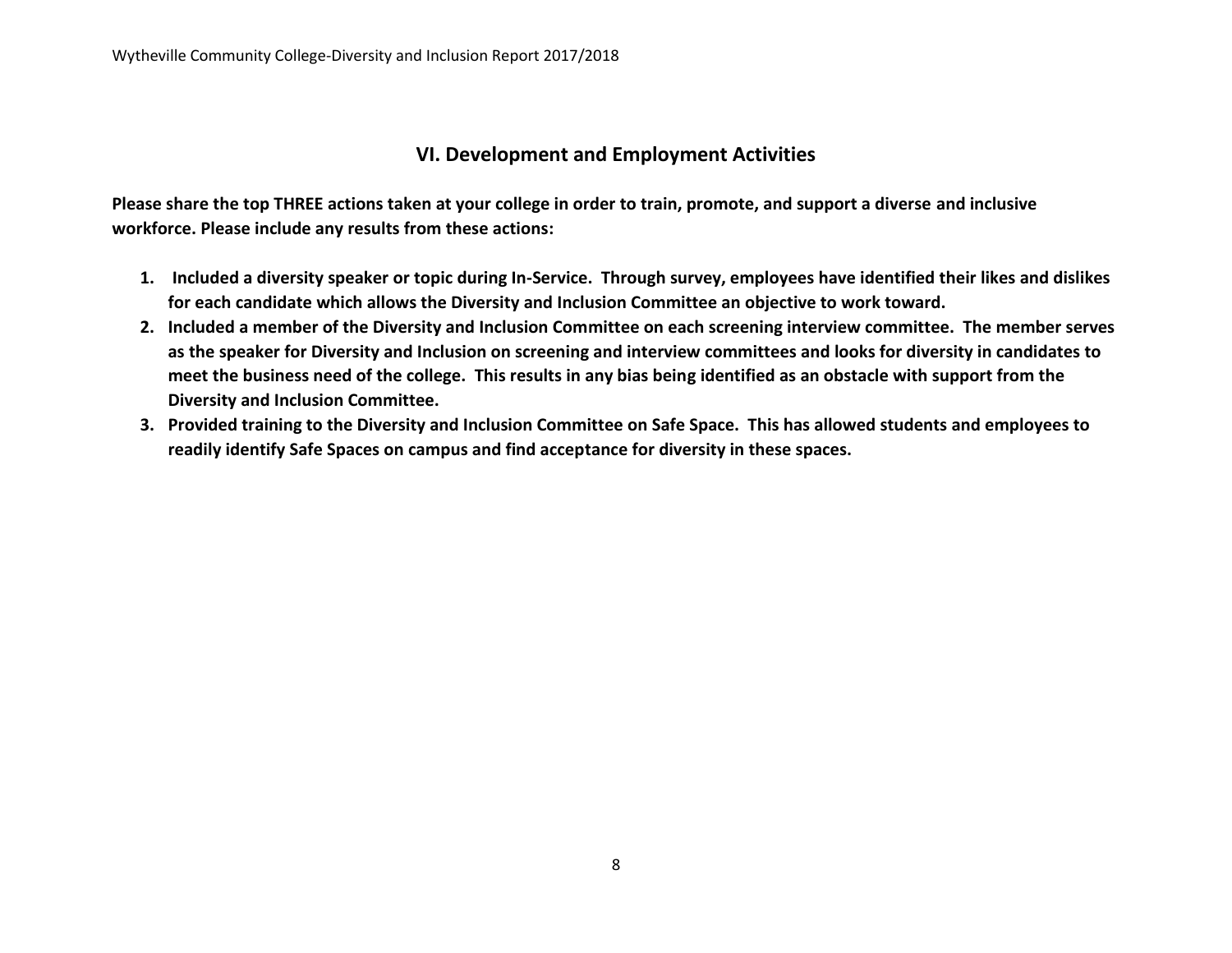# **VII. Student Data**

### **What percentage of WCC minority students successfully complete their programs of study (certificate, graduate, transfer, etc.)? Is this higher/lower than the success rate for all students?**

During the 2017-18 academic year, 26.5% of minority students successfully completed their programs of study. This is lower than the success rate for all students, which was 43.0%, a difference of 16.5 percentage points. In comparison to past years, WCC has improved in the percentage of minority students successfully completing their program of study by 4%. For the year, 2015-16 academic year, only 22.5% of minority students completed their program. While there is still work to do in helping minority students complete the program of study, the trend is going up for completion rates for minority students.

#### **Is there a significant difference in the number of minority students who apply and enroll? How does this compare to non-minority students?**

Yes, there is a moderately significant difference in the number of minority students who apply for admission and enroll at the college. For the Fall 2017 semester, 60.7% of the minority students who applied for admission actually enrolled at the college. For non-minority students, 75.3% of those who applied for admission actually enrolled.

#### **Is there a drop in minority student enrollment from Fall to Spring semester?**

There was no change in minority student enrollment from Fall 2017 to Spring 2018. Minority student enrollment was 11.5% in Fall 2017, and 11.5% again in Spring 2018.

**Does WCC solicit feedback from students regarding the college environment (e.g., the Community College Survey of Student Engagement (CCSSE)? Are any questions specific to diversity and inclusion? If so, what are they saying?**

**Wytheville Community College last administered the Community College Survey of Student Engagement (CCSSE) to our students during the Spring 2016 academic semester. Three of the questions we included on this survey were specific to diversity. Responses to these questions indicate that we are quite similar to other colleges of our size in regards to diversity and inclusion.**

**Questions included on this administration of the CCSSE and mean responses to the questions are as follows:**

Our college – 2.38  $4s.$  Had serious conversations with students of a different race or ethnicity or ethnicity of  $\mathcal{L}$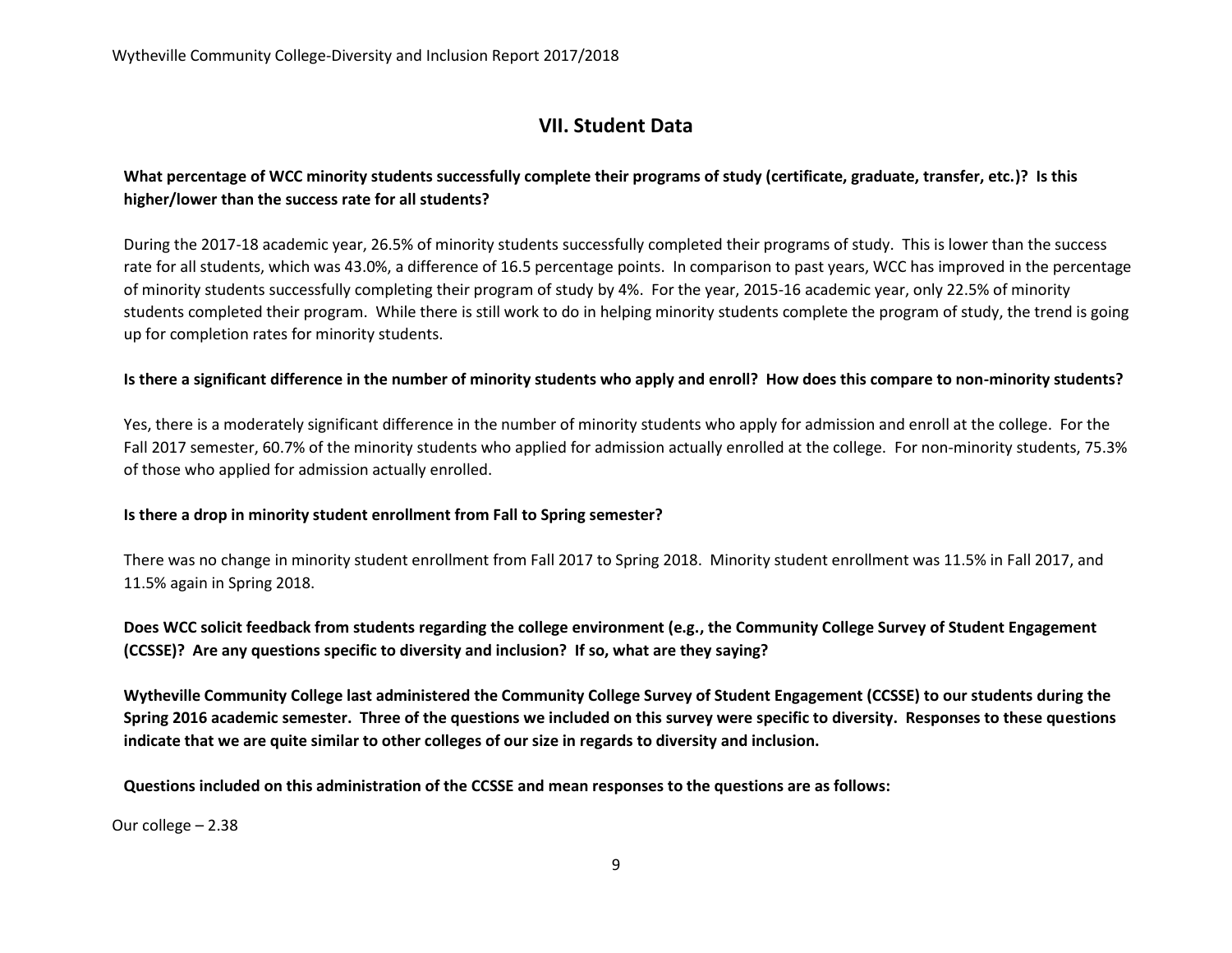Small colleges – 2.39 2016 Cohort – 2.46

4t. Had serious conversations with students who differ from you in terms of their religious beliefs, political opinions, or personal values.

Our college – 2.34 Small colleges – 2.35 2016 Cohort – 2.36

9c. Encouraging contact among students from different economic, social, and racial or ethnic backgrounds.

Our college – 2.67 Small colleges – 2.63 2016 Cohort – 2.63